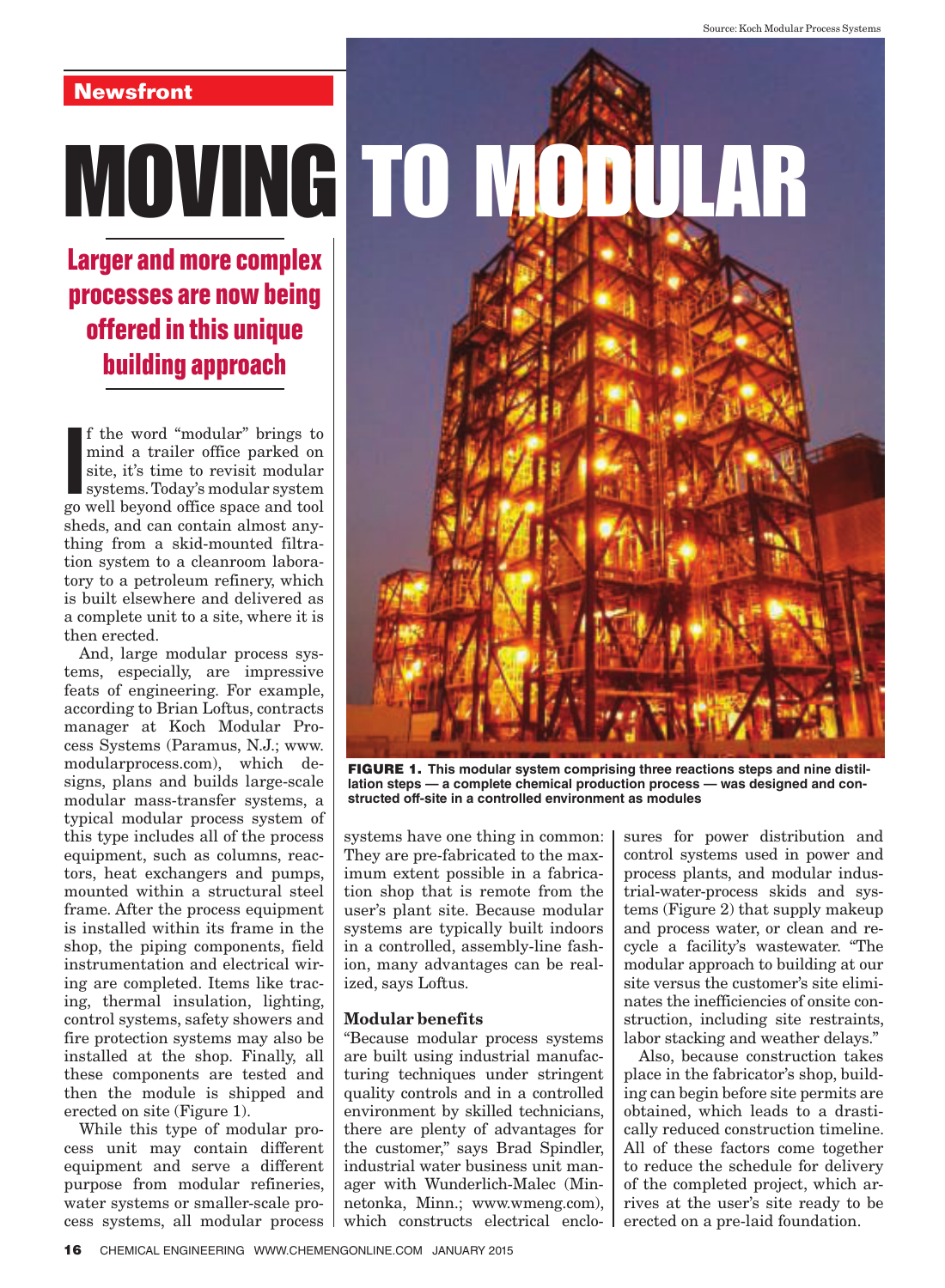## **Newsfront**

"Because we have a well established system of suppliers, and the process of parallel tasking and detailing allows for a very high level of efficiency during design and construction, the modular project is quite short," explains Loftus.

He says a typical schedule, depending upon materials, level of complexity, customer specifications and number of modules being made, ranges from 9 to 12 months when starting at the process-design stage.

The time to erect modular facilities is usually reduced as well. "After the modules arrive in the field, a single module might be erected within a month, with the average multi-module system taking two to three months. Once the modules are erected, the customer would be ready to commission a water startup, followed by chemical introduction," says Loftus.

Ken Reynaud, senior vice president with Plant Process Equipment, a subsidiary of Plant Process Group (League City, Tex.; www.plantprocess.com/refining), agrees. "Our modular refineries arrive at the site like an erector set. The foundation is already poured, the trucks roll up, a crane lifts the modules off the truck, and everything is efficiently set up and ready to go. The time it takes to erect a modular refinery is dramatically less than to stick-build the same size facility."

In addition to shortened schedules, fabricators say the quality of modular systems is often higher than conventionally built systems. "Because we are building in a controlled environment we have workers at designated stations, and those

workers are highly skilled welders, fitters [and so on]," says Reynaud. "If you work onsite, you don't know the skill level of the workers. If the welders aren't capable, the welds fail, and so on. But building under<br>controlled circumcontrolled stances affords the ability to control the quality of the workers and, therefore, the quality of the work."

Spindler adds that factory fabrication also allows the use of stringent quality systems and factory testing to ensure that finished systems conform to technical requirements. "Eighty percent of the commissioning and startup is already complete on a system before it's even shipped to the site," he says.

Finally, there are also cost efficiencies. "Because our design is very precise and we are working within the known space of a welldefined structural frame, and because we detail every isometric, we have a fully detailed bill of materials, upon which our assembly shop can rely," explains Loftus. "So, when they place the order for materials, our shop doesn't order excess, which assists with cost efficiency. In traditional stick-build, extra materials are always ordered for contingency planning, which drives up costs."

"Our clients make money by making a product, not by having us building a plant in the middle of their floor," says Bruce Blanchard,

national sales manager with GEA Filtration (Columbia, Md.; www.geafiltration.com), which provides modular filtration skids. "Not only is modular faster because of the controlled environment, but it's less expensive because we aren't disrupting produc-



**FIGURE 3. Crossflow filtration, microfiltration, nanofiltration, ultrailtration and reverse osmosis plants can all be placed on modular skids**

tion or creating downtime, which results in lost production dollars," he emphasizes.

#### More and more modular

Because of the associated benefits, more operations and processes are being offered in modular form to meet a myriad of process needs. Here's a summary of some of the modular systems currently available to processors.

Process systems. A diverse variety of process systems can be provided in modules from filtration skids to water purification to mass-transfer systems. Membrane filtration. Crossflow filtration, microfiltration, nanofiltration, ultrafiltration and reverseosmosis plants can all be placed on modular skids by GEA Filtration. And, there has been an increased need for these molecular-level separation plants due to a lot of activity in the nutritionals market, says Blanchard. "The basic technology allows for converting a mixed nutritional stream into a very specific nutritional stream," he says. "For example, if you take a nutritional product that has fats, proteins and carbohydrates, it can be segmented so it has more proteins and less carbohydrates, which falls into creating healthier nutritional products by manipulating food chemistry."

What is the reason for doing this modularly? "The standardized approach to a modular format of these filtration plants results in a more compact plant that takes up less floor



FIGURE 2. **These complete, modular integrated water solutions are pre-assembled and factory tested to meet the client's functional requirements**